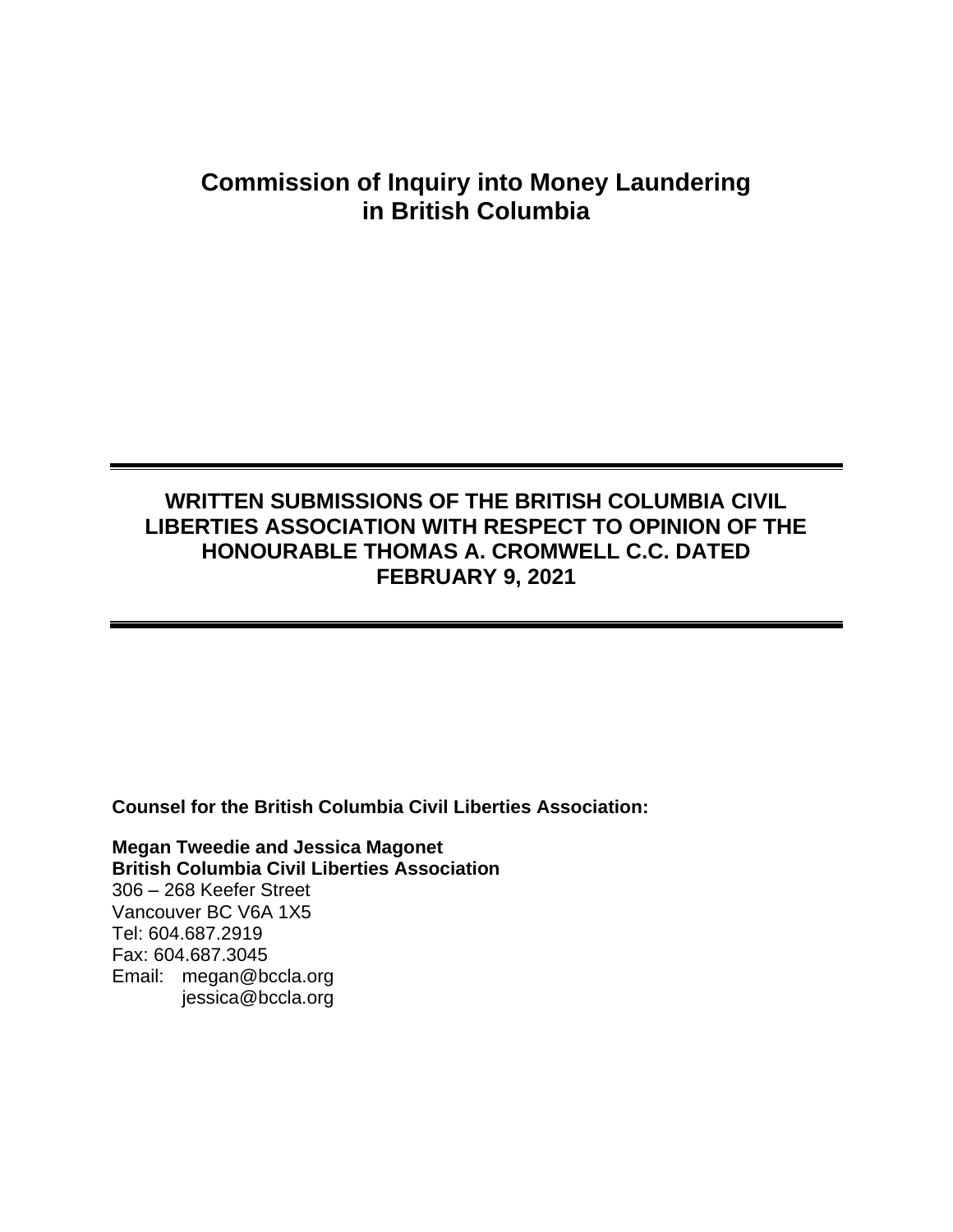### **INDEX**

| A. |      |                                                                       |  |  |
|----|------|-----------------------------------------------------------------------|--|--|
|    | i.   | The Commission Cannot Decide the Constitutionality of Existing        |  |  |
|    | ii.  | Inappropriate to Comment on Vires of the CFA and Constitutionality of |  |  |
|    | iii. | The Commission May Make Findings of Fact Regarding UWOs 5             |  |  |
|    | iv.  |                                                                       |  |  |
| В. |      |                                                                       |  |  |
| C. |      | Change 3: Combining Law Enforcement and Civil Forfeiture Personnel  7 |  |  |
|    |      |                                                                       |  |  |

#### **PAGE**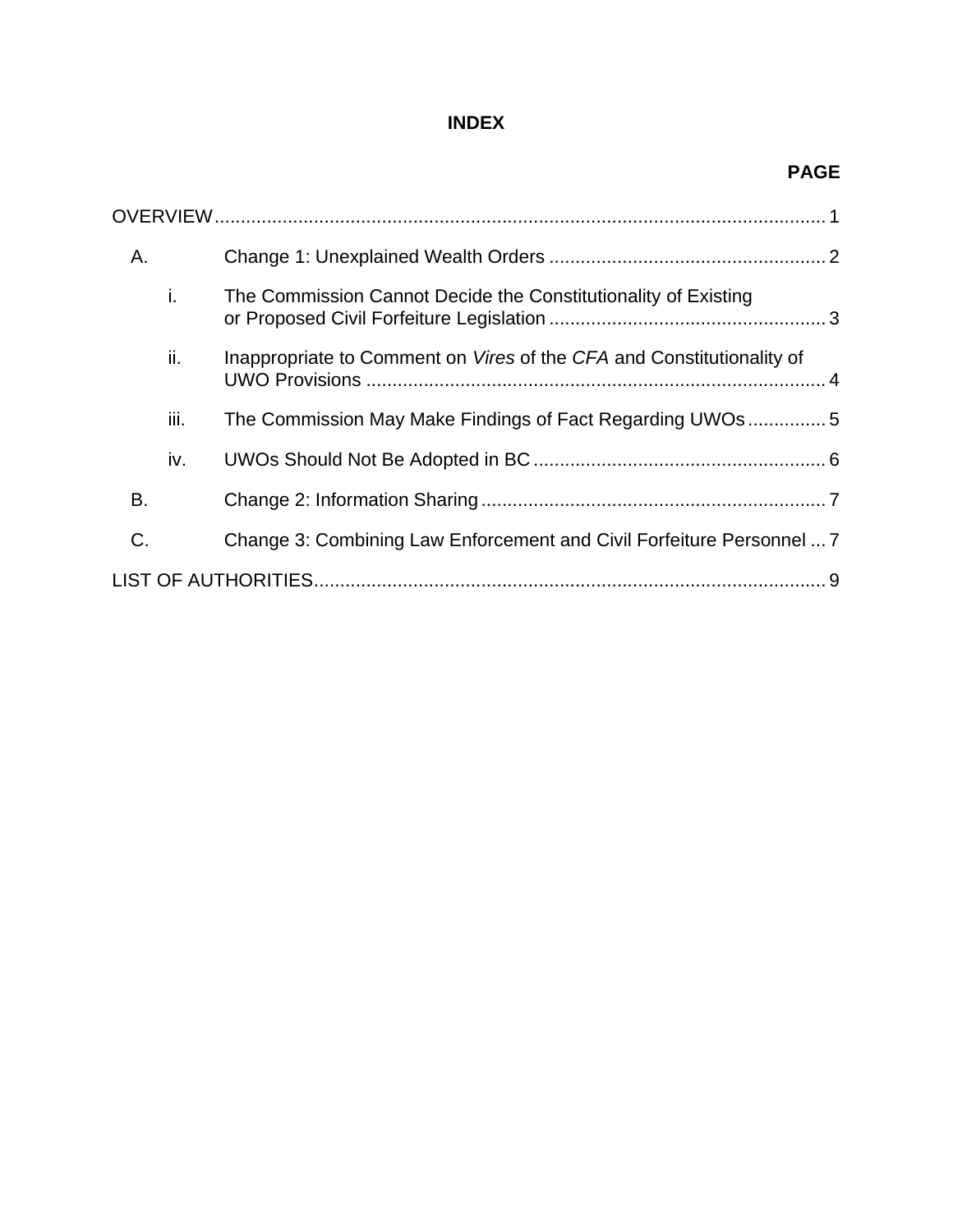#### <span id="page-2-0"></span>**OVERVIEW**

1. In Part 2 of its closing submissions dated July 8, 2021, the BC Civil Liberties Association (the "BCCLA") addressed civil forfeiture proposals made to the Commission, including unexplained wealth orders ("UWOs"). The BCCLA submitted that the effectiveness of such approaches to combatting money laundering has not been adequately assessed and that the use of such draconian approaches could not therefore be justified. Approaches that limit individual rights and liberties, and may disproportionately impact marginalized populations, should simply not be pursued when their effectiveness is unknown. This is so regardless of whether the proposed approach could withstand *Charter* scrutiny. That said, the BCCLA articulated several serious ways in which civil forfeiture regimes and UWOs may infringe *Charter* rights, including the right to privacy, the presumption of innocence, and the protection from self-incrimination. The existence of such significant concerns dictates an even more cautious approach to using civil forfeiture approaches to curb money laundering when there is no credible evidence as to their effectiveness.

2. Subsequently, the Commission advised that the Honourable Thomas A. Cromwell C.C. had provided an opinion in February 2021 with respect to whether three potential changes to British Columbia's civil forfeiture scheme would be within provincial legislative competence and compliant with the *Charter* (the "Cromwell Opinion"). These changes are as follows:

- a. providing the Director of Civil Forfeiture with authority to apply for, and the courts with the authority to issue, "unexplained wealth orders";
- b. enabling the Director of Civil Forfeiture to share information obtained in the exercise of his or her information gathering powers with criminal law enforcement agencies, tax authorities, and regulators; and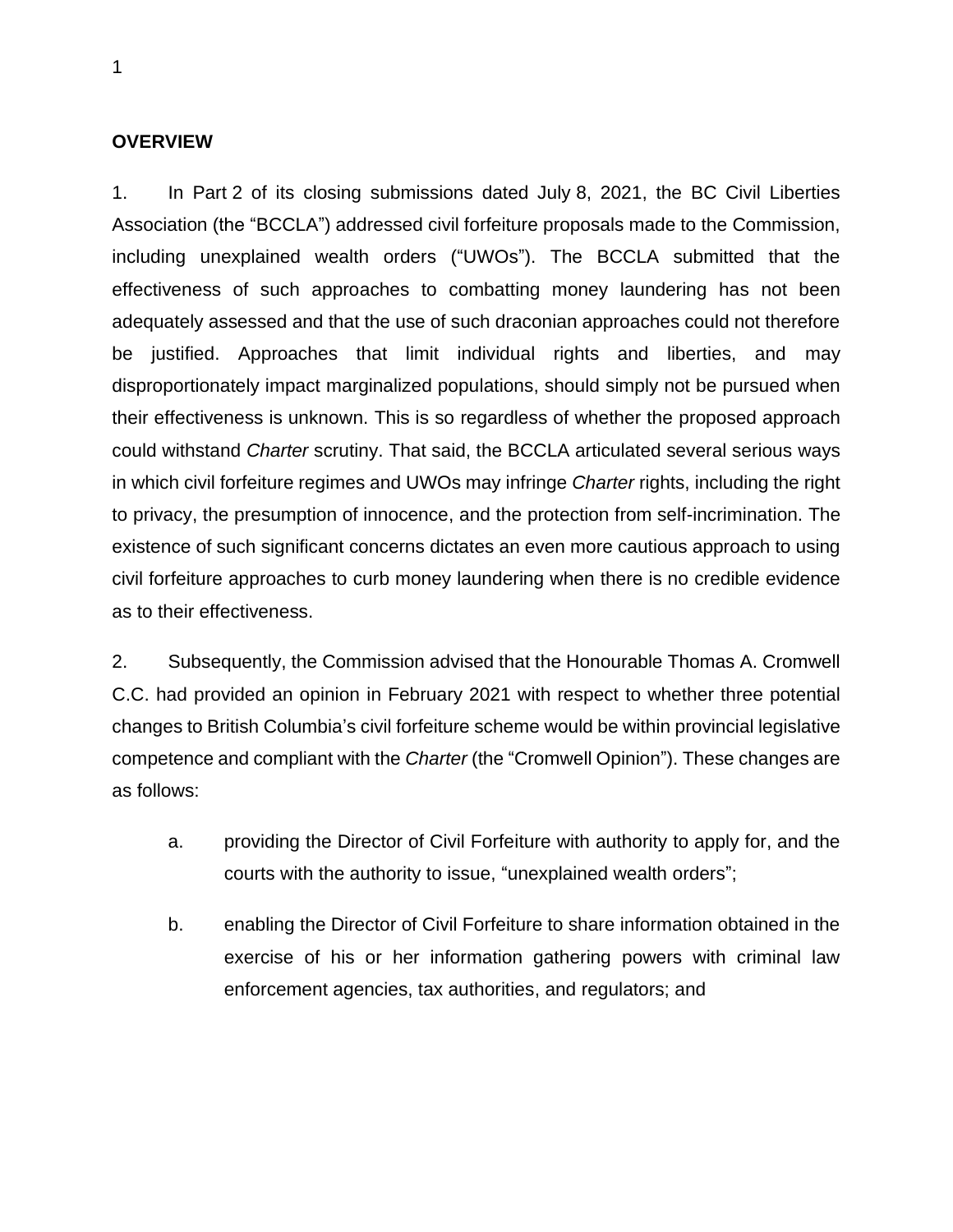- c. embedding a provincial civil forfeiture office ("CFO") within a provincial law enforcement agency or giving a provincial law enforcement agency a mandate to pursue civil asset forfeiture.<sup>1</sup>
- 3. The Cromwell Opinion concludes that:
	- a. provisions modeled on the UK UWO scheme would not cause unjustified infringements of *Charter* rights, but would give rise to many *Charter* issues; 2
	- b. information sharing by the CFO with law enforcement may violate the *Charter* in some circumstances; <sup>3</sup> and
	- c. combining civil forfeiture and law enforcement personnel would raise constitutional concerns.<sup>4</sup>

4. The Commission advised the parties that the Cromwell Opinion may inform the Commissioner's analysis and recommendations in this matter and requested that the parties provide any comment with respect to the Cromwell Opinion by way of a maximum 10-page submission.

5. Below, the BCCLA provides it submissions on the Cromwell Opinion and the three changes to civil forfeiture laws it considers.

### <span id="page-3-0"></span>**A. Change 1: Unexplained Wealth Orders**

6. The Cromwell Opinion concludes that UWO provisions could be added to the *Civil Forfeiture Act<sup>5</sup>* ("CFA") without violating the division of powers.<sup>6</sup> It also concludes that "provisions modeled on the UK UWO scheme would not constitute unjustified

<sup>1</sup> Cromwell Opinion, ¶2

<sup>2</sup> Cromwell Opinion, ¶6

<sup>3</sup> Cromwell Opinion, ¶7

<sup>4</sup> Cromwell Opinion, ¶¶7-8

<sup>5</sup> *Civil Forfeiture Act*, SBC 2005, c. 29

<sup>6</sup> Cromwell Opinion, ¶4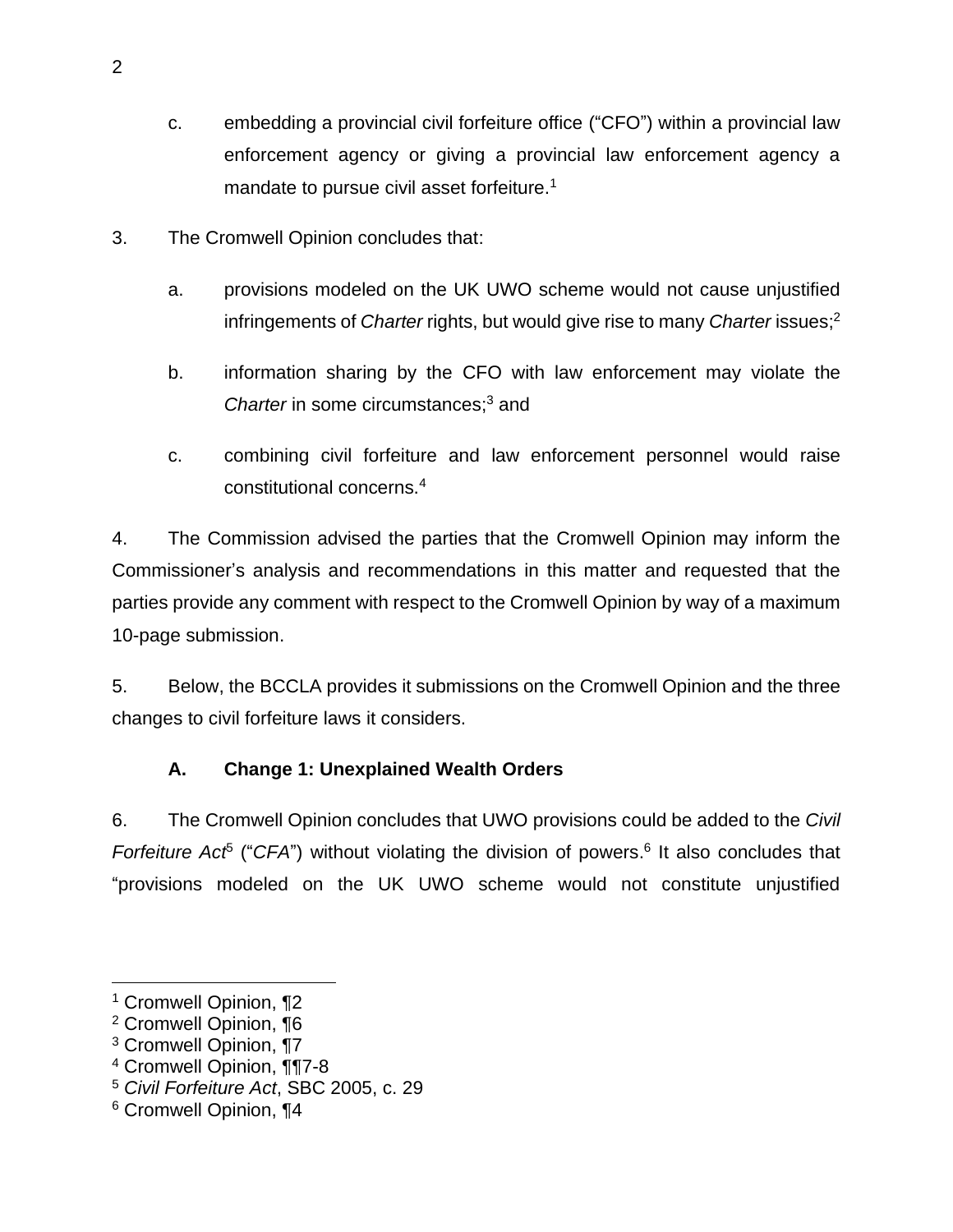infringements of any right guaranteed by the *Charter*." 7 In the course of assessing the constitutionality of UWOs, the Cromwell Opinion determines that the existing *CFA* provisions are (with one exception) validly enacted provincial legislation.<sup>8</sup>

7. The BCCLA submits that the use the Commission can make of this opinion regarding UWOs is quite limited. The Commission cannot decide the constitutionality of existing or proposed civil forfeiture legislation. It would also be inappropriate for the Commission to comment on the *vires* of the *CFA* as currently drafted as well as on the constitutionality of potential UWO provisions. As such, the Commission may only use the Cromwell Opinion on UWOs (in combination with the opinions with respect to constitutionality expressed by the other parties, including the BCCLA) to make findings of fact with respect to the state of the law on UWOs; namely, that UWOs are extremely contentious. Further, even if it were possible to adopt *Charter*-compliant UWO legislation, the BCCLA maintains that the Commission should not recommend the adoption of UWOs due to their draconian nature and the lack of evidence of their effectiveness.

#### **i. The Commission Cannot Decide the Constitutionality of Existing or Proposed Civil Forfeiture Legislation**

<span id="page-4-0"></span>8. The Commission is not a superior court of inherent jurisdiction and has no authority to grant formal declarations of unconstitutionality pursuant to s. 52(1) of the *Constitution Act, 1982*. 9

9. Further, the Commission cannot make constitutional determinations regarding the *CFA* or proposed UWO provisions. These constitutional questions are not properly before the Commission<sup>10</sup> and fall outside the scope of its mandate. The Commission's mandate is to make findings of fact and recommendations that are relevant to the Commission's

<sup>7</sup> Cromwell Opinion, ¶6

<sup>8</sup> Cromwell Opinion, ¶4

<sup>9</sup> See *Nova Scotia (Workers' Compensation Board) v. Martin; Nova Scotia (Workers' Compensation Board) v. Laseur*, 2003 SCC 54, ¶31; *Windsor (City) v. Canadian Transit Co*., 2016 SCC 54, ¶70; *R. v. Lloyd*, 2016 SCC 13, ¶15; *Douglas/Kwantlen Faculty Assn. v. Douglas College*, [1990] 3 S.C.R. 570, at p. 592 <sup>10</sup> See *Lloyd*, ¶15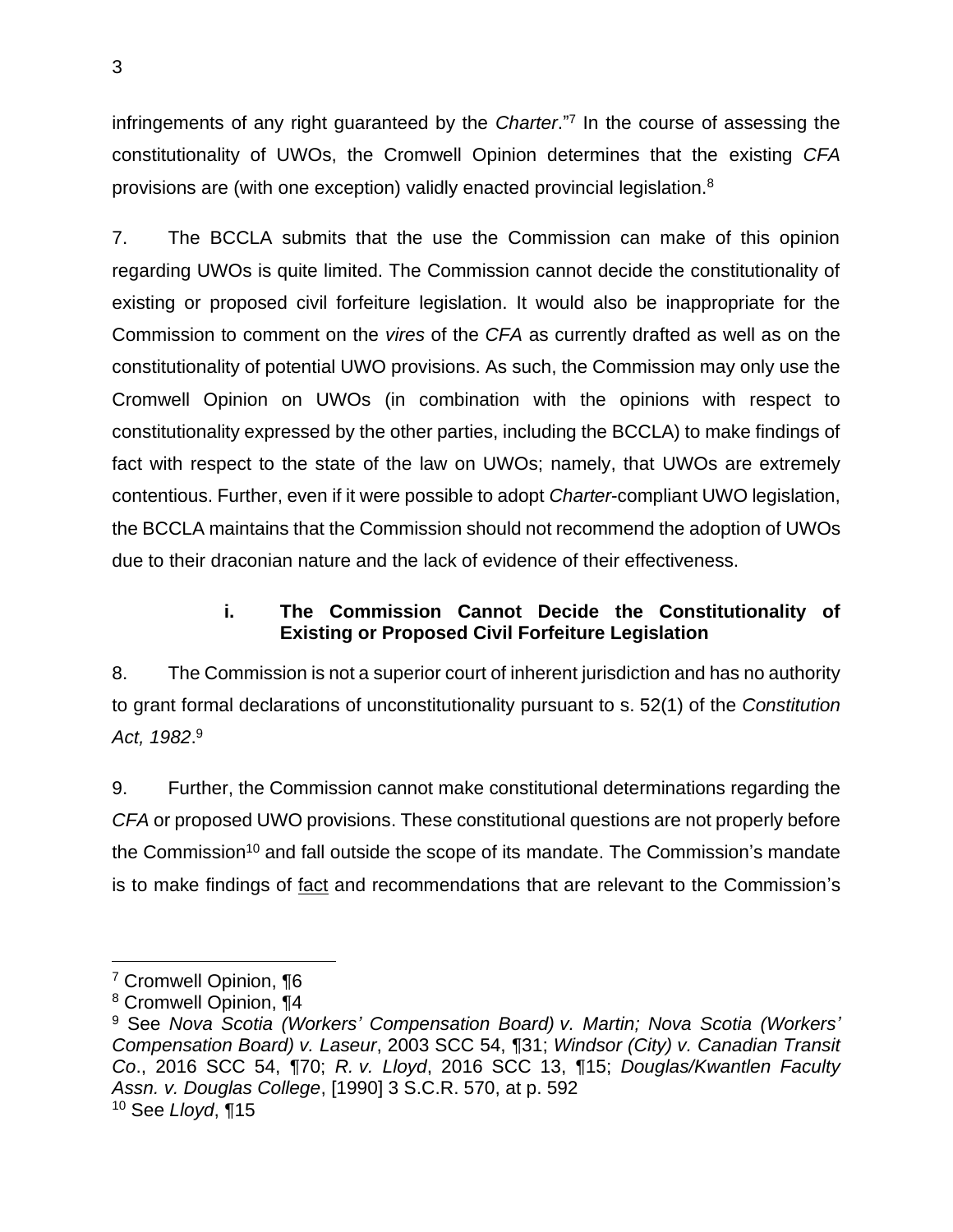<span id="page-5-0"></span>terms of reference.<sup>11</sup> The Commission's role does not include deciding the constitutionality of civil forfeiture legislation.

#### **ii. Inappropriate to Comment on** *Vires* **of the** *CFA* **and Constitutionality of UWO Provisions**

10. Given the record in this matter, it would equally be inappropriate for the Commission to make general comments regarding the *vires* of the *CFA* as well as anticipatory comments about the constitutionality of potential UWO provisions.

11. With respect to the *CFA*, the Cromwell Opinion confirms that the *vires* of this law is currently being litigated before the BC Court of Appeal.<sup>12</sup> This is the proper forum for this issue to be determined, based on a full evidentiary record and fulsome legal arguments. None of the parties to this Commission have addressed the *vires* of the *CFA* in their closing submissions and no evidence on this issue was led before the Commission. Assessing the *vires* of the *CFA* falls outside the scope of the Commission's mandate, and there is a risk that comments made by the Commission on this point could impact ongoing litigation.

12. It would also be inappropriate for the Commission to comment on the constitutionality of potential UWO provisions, for several reasons.

13. First, there is insufficient material before the Commission for it to express considered views on this point. Any such conclusion would be made in a factual vacuum, given that there is no *lis* before the Commission and no draft or proposed legislation to ground any comment. Many different models for UWO legislation exist across the world, and it is unclear what kind of model is being contemplated in British Columbia.

14. Second, as the BCCLA noted in its closing submissions, essentially no witnesses with expertise in Canadian constitutional law were called to speak to the implications of

<sup>11</sup> *Public Inquiry Act*, SBC 2007, c. 9, s. 28(1) and Terms of Reference.

<sup>12</sup> See Cromwell Opinion, ¶¶49-52; *British Columbia (Director of Civil Forfeiture) v. Angel Acres Recreation and Festival Property Ltd.*, 2020 BCSC 880; *British Columbia (Director of Civil Forfeiture) v. Angel Acres Recreation and Festival Property Ltd.,* 2020 BCCA 290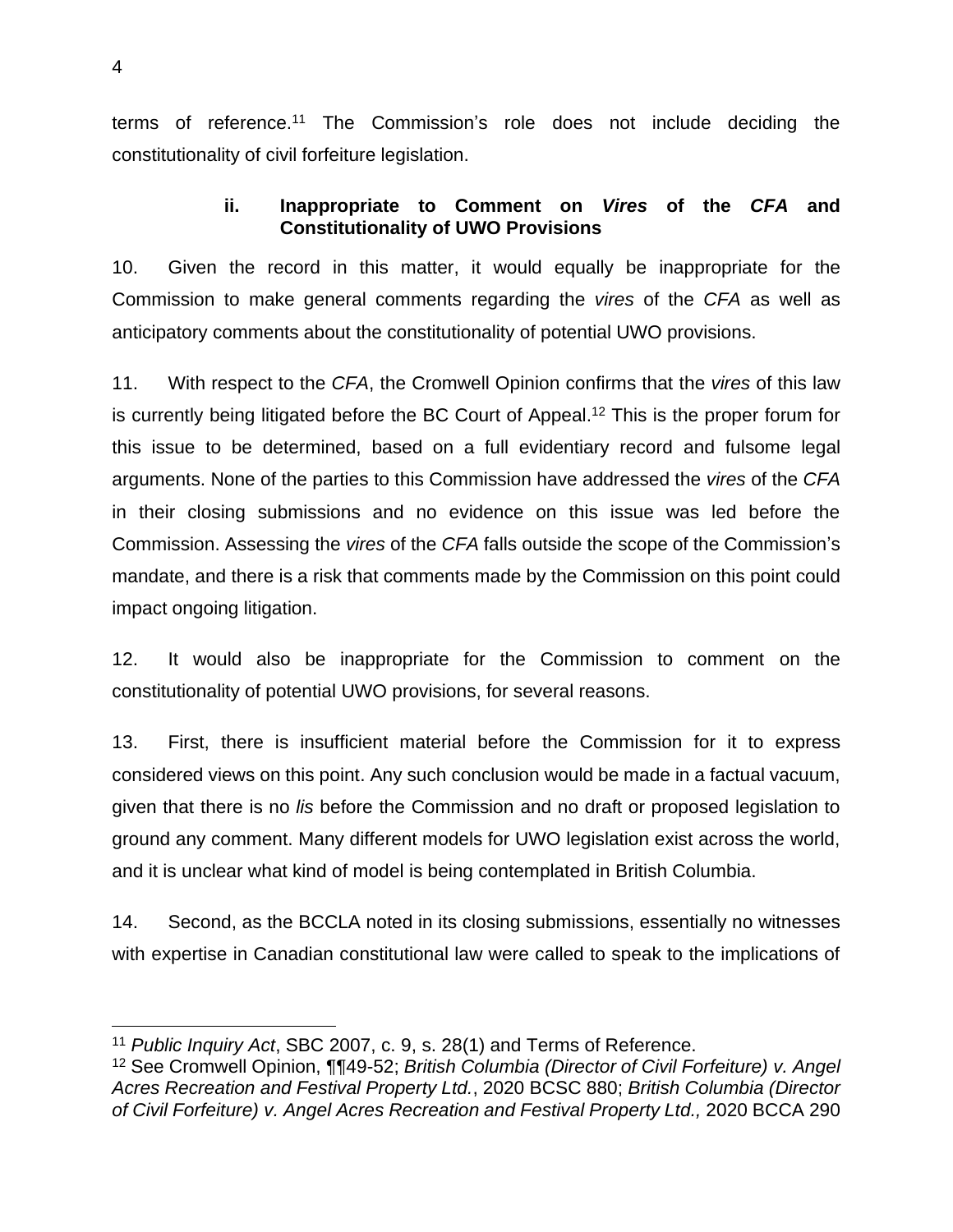the proposals presented to the Commission. The Cromwell Opinion does not fill this vacuum, including because no party was able to examine the Honourable Mr. Cromwell with respect to his opinions, expert or otherwise.

15. Third, the parties are unable to fully respond to a 60-page opinion regarding constitutional law in a 10-page submission. The Commission therefore does not have the benefit of complete submissions on the constitutional issues, such that it would be inappropriate for it to weigh in and comment on the constitutionality of prospective UWO provisions in its Final Report.

#### **iii. The Commission May Make Findings of Fact Regarding UWOs**

<span id="page-6-0"></span>16. As the Commission cannot make any determination or comment as to the constitutionality of potential UWO legislation, the competing opinions in that regard are only relevant to the extent they establish that UWOs are controversial and contentious.

17. In some respects, the complex and contentious nature of UWOs is reflected in the Cromwell Opinion. The Cromwell Opinion concludes that a UK model of UWOs would not lead to unjustified infringements of *Charter* rights.<sup>13</sup> However, this opinion is somewhat equivocal and does not completely endorse UWOs. The Cromwell Opinion notes that the use of UWOs "would give rise to a number of *Charter* issues, which would, in some respects, limit their usefulness."<sup>14</sup> It explains that UWO provisions that do not tie the UWO to a specific property (such as those that exist in Australia) "could be constitutionally problematic in Canada."<sup>15</sup> Further, the Cromwell Opinion concludes that the UK UWO regime raises some *Charter* issues. It states that "[t]he protections against subsequent use of compelled statements in the UK UWO provisions do not meet… *Charter* standards."<sup>16</sup> It also indicates that the "politically exposed persons" provisions of the UK UWO regime may be unconstitutional in Canada. <sup>17</sup> The opinion also states that the

<sup>13</sup> Cromwell Opinion, ¶6

<sup>14</sup> Cromwell Opinion, ¶6

<sup>15</sup> Cromwell Opinion, *fn* 84

<sup>16</sup> Cromwell Opinion, ¶118

<sup>17</sup> Cromwell Opinion, ¶87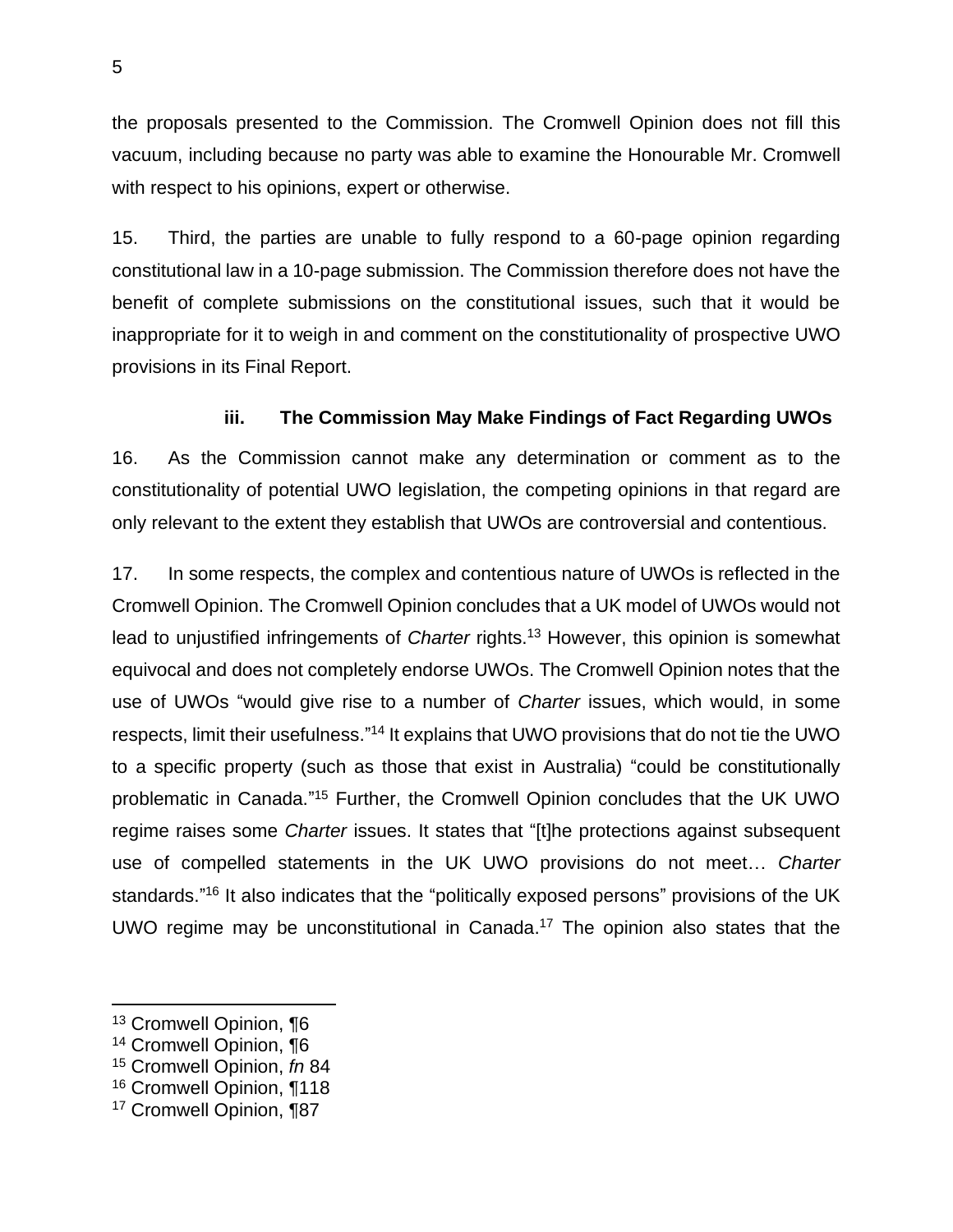chance of success of a s. 8 *Charter* argument regarding the presumption created by UWO legislation "cannot be dismissed as speculative."<sup>18</sup>

18. The Cromwell Opinion must be considered in the context of all of the evidence and submissions before the Commission. In this context, the controversial nature of UWOs becomes even more evident. As the BCCLA highlighted in its closing submissions, numerous experts before this Commission raised serious human rights concerns about UWOs.<sup>19</sup> The evidence before the Commission is that "[t]here is no international consensus on whether the introduction of UWOs is desirable from the standpoint of striking the right balance between crime prevention and human rights protection."<sup>20</sup> The BCCLA's submissions also vigorously contest the compliance of UWOs with the *Charter*. 21

19. While this is not the proper arena to resolve these competing views, it is relevant that the legal community does not have a settled view of the law in this area. The evidence before this Commission is that UWOs are extremely controversial. The unsettled and contentious nature of the law in this area highlights the draconian nature of civil forfeiture laws. While there may be a difference of opinion as to whether UWOs go so far as to violate the *Charter* (which cannot be resolved through these proceedings), there is no question that they have a significant impact on individual rights and liberties.

#### **iv. UWOs Should Not Be Adopted in BC**

<span id="page-7-0"></span>20. Even if it were possible to implement UWO provisions in a manner that did not lead to unjustified infringements of the *Charter* (a point that the BCCLA vehemently contests), the BCCLA nonetheless maintains that such provisions should not be adopted. As the BCCLA notes in its closing submissions, UWOs erode critical rights and are

<sup>18</sup> Cromwell Opinion, ¶143

<sup>19</sup> See BCCLA Closing Submissions, ¶¶35-45

<sup>&</sup>lt;sup>20</sup> [Ex. 382](https://ag-pssg-sharedservices-ex.objectstore.gov.bc.ca/ag-pssg-cc-exh-prod-bkt-ex/382%20-%20Unexplained%20Wealth%20Orders%20-%20UK%20Experience%20and%20Lessons%20for%20BC%20October%202020%20-002-_Redacted.pdf) (Wood and Moiseienko), p. 27

<sup>21</sup> BCCLA Closing Submissions, ¶¶35-43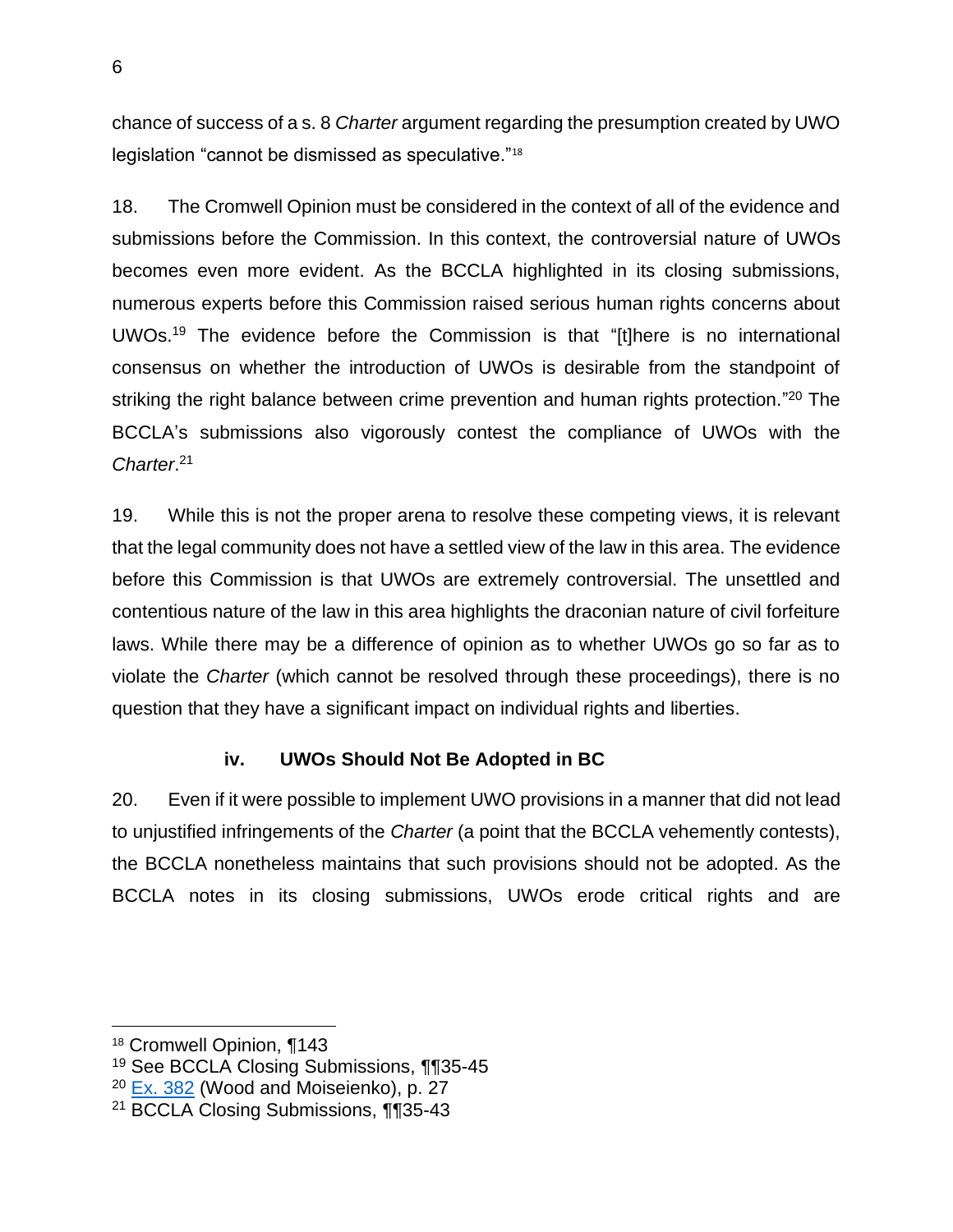"unquestionably draconian." <sup>22</sup> It is the BCCLA's position that such regimes should therefore not be pursued, particularly in the absence of credible evidence of efficacy.<sup>23</sup>

#### <span id="page-8-0"></span>**B. Change 2: Information Sharing**

21. The Cromwell Opinion raises serious constitutional concerns about information sharing between the CFO and law enforcement. The opinion concludes that "[c]ivil forfeiture offices cannot use their investigative powers for the predominant purpose of investigating penal liability."<sup>24</sup> It also concludes that "sharing compelled information with law enforcement for the purposes of a criminal investigation and prosecution likely breaches s. 7 of the *Charter* and likely engages s. 8 of the *Charter*." <sup>25</sup> The BCCLA agrees such information sharing is constitutionally problematic. Given these significant *Charter*  issues, the Commission should not recommend modifications to BC's civil forfeiture scheme that would allow the CFO to share information with law enforcement.

### <span id="page-8-1"></span>**C. Change 3: Combining Law Enforcement and Civil Forfeiture Personnel**

22. The Cromwell Opinion also expresses constitutional concerns about combining law enforcement and civil forfeiture personnel, from both a division of powers and *Charter* perspective.<sup>26</sup> The BCCLA shares these concerns and indeed expressed similar concerns in its closing submissions.<sup>27</sup> The Commission should not recommend embedding a provincial civil forfeiture office within a provincial law enforcement agency or giving a provincial law enforcement agency a mandate to pursue civil asset forfeiture.

<sup>26</sup> Cromwell Opinion, ¶8

<sup>22</sup> *Murphy v GM; Gilligan v. CAB*, [2001] IESC 82, p. 30, per Keane CJ.; TR December 16, 2020 (King), p. 182

<sup>23</sup> See BCCLA Closing Submissions, ¶44; see also Province Closing Submissions, ¶157 <sup>24</sup> Cromwell Opinion, ¶181

<sup>25</sup> Cromwell Opinion, ¶7

<sup>27</sup> BCCLA Closing Submissions, ¶23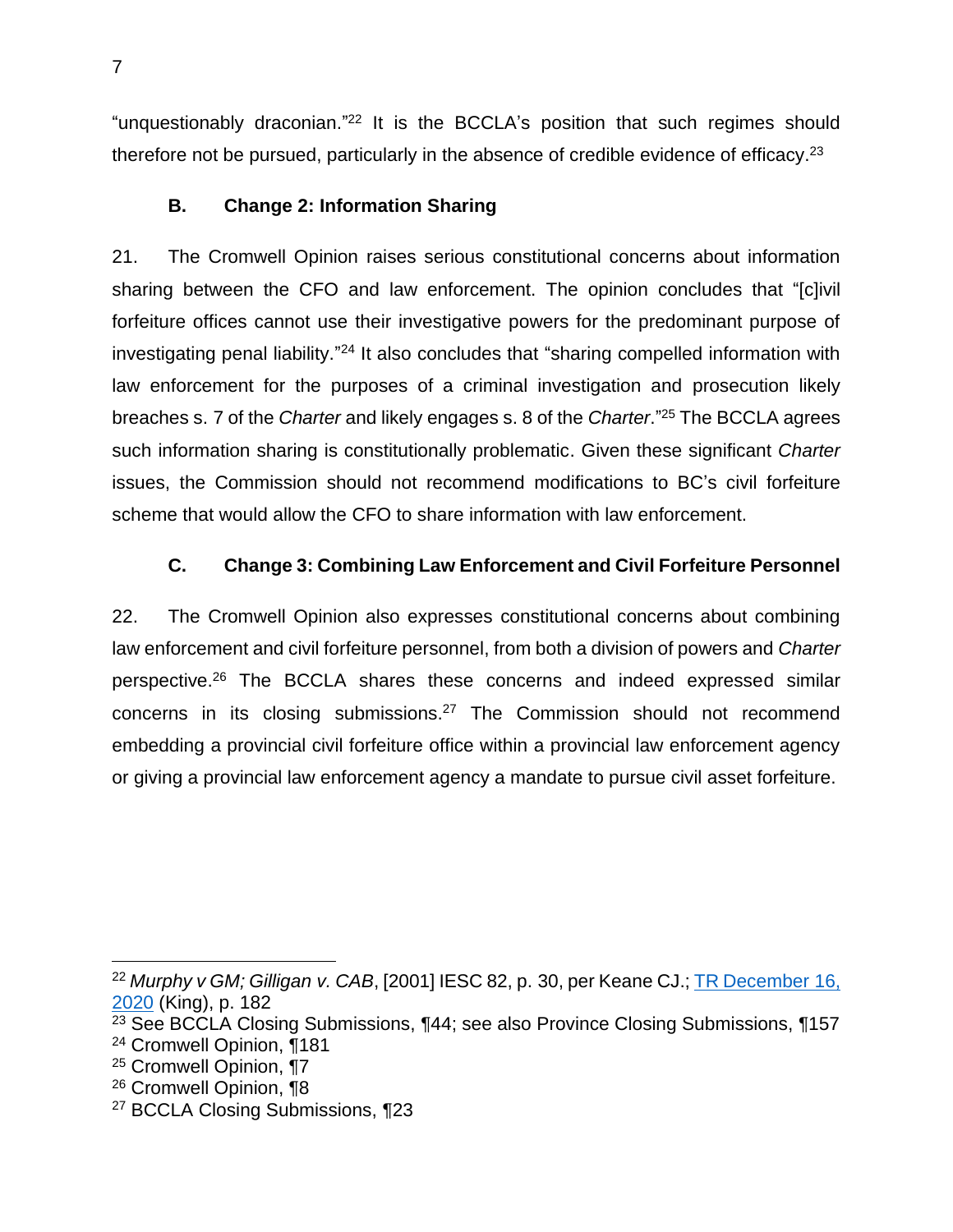ALL OF WHICH IS RESPECTFULLY SUBMITTED.

Dated: October 1, 2021

**Megan Tweedie** Senior Counsel for the British Columbia Civil Liberties Association

 $\bigcup \mathcal{O} \cup \bigcup \cup \bigcup \mathcal{O} \cup \mathcal{P}$ 

**Jessica Magonet** Counsel for the British Columbia Civil Liberties Association